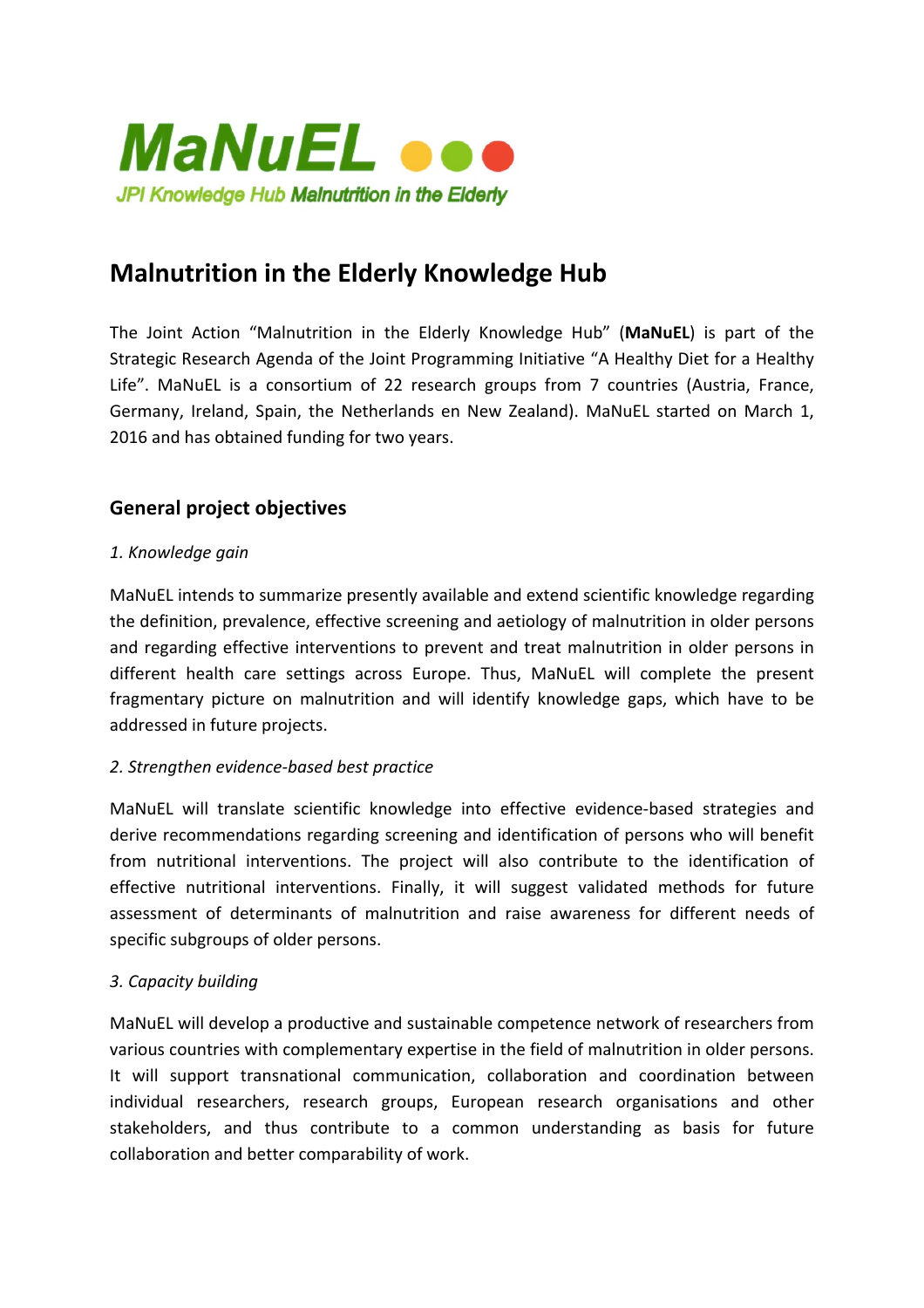#### *4. Harmonisation*

MaNuEL will promote harmonisation of screening and assessment of malnutrition in older persons in current practice as well as future research. It will also stimulate harmonisation of clinical practice, policies and education with regard to malnutrition. Furthermore, harmonisation of data collection, databases and data analyses will already take place within MaNuEL, but will also serve as an important basis for future collaborative projects. These harmonisation efforts will allow better comparability of future research on malnutrition in European countries.

#### **Specific objectives**

The specific objectives of MaNuEL to be addressed are to:

- 1. Develop a definition of treatable malnutrition;
- 2. Compile data on the prevalence of treatable malnutrition from existing studies;
- 3. Provide insight into the body composition characteristics of those with treatable malnutrition;
- 4. Obtain an overview based on published literature on existing screening tools for malnutrition in older adults;
- 5. Select preferred malnutrition screening tools for older adults in different community and health care setting;
- 6. Obtain malnutrition prevalence data in older adults across Europe (and beyond) based on these preferred screening tools;
- 7. Identify key determinants of (treatable) malnutrition;
- 8. Develop a list of reliable and valid instruments to measure these determinants;
- 9. Obtain an overview on the effects of non-pharmacological interventions on malnutrition;
- 10. Obtain an overview on on-going and planned studies on non-pharmacological interventions;
- 11. Obtain an overview on current policies and practice across Europe regarding screening and treatment of malnutrition in older persons in different health care settings;
- 12. Obtain an overview on formal education of health care professionals across Europe regarding screening and treatment of malnutrition in older persons.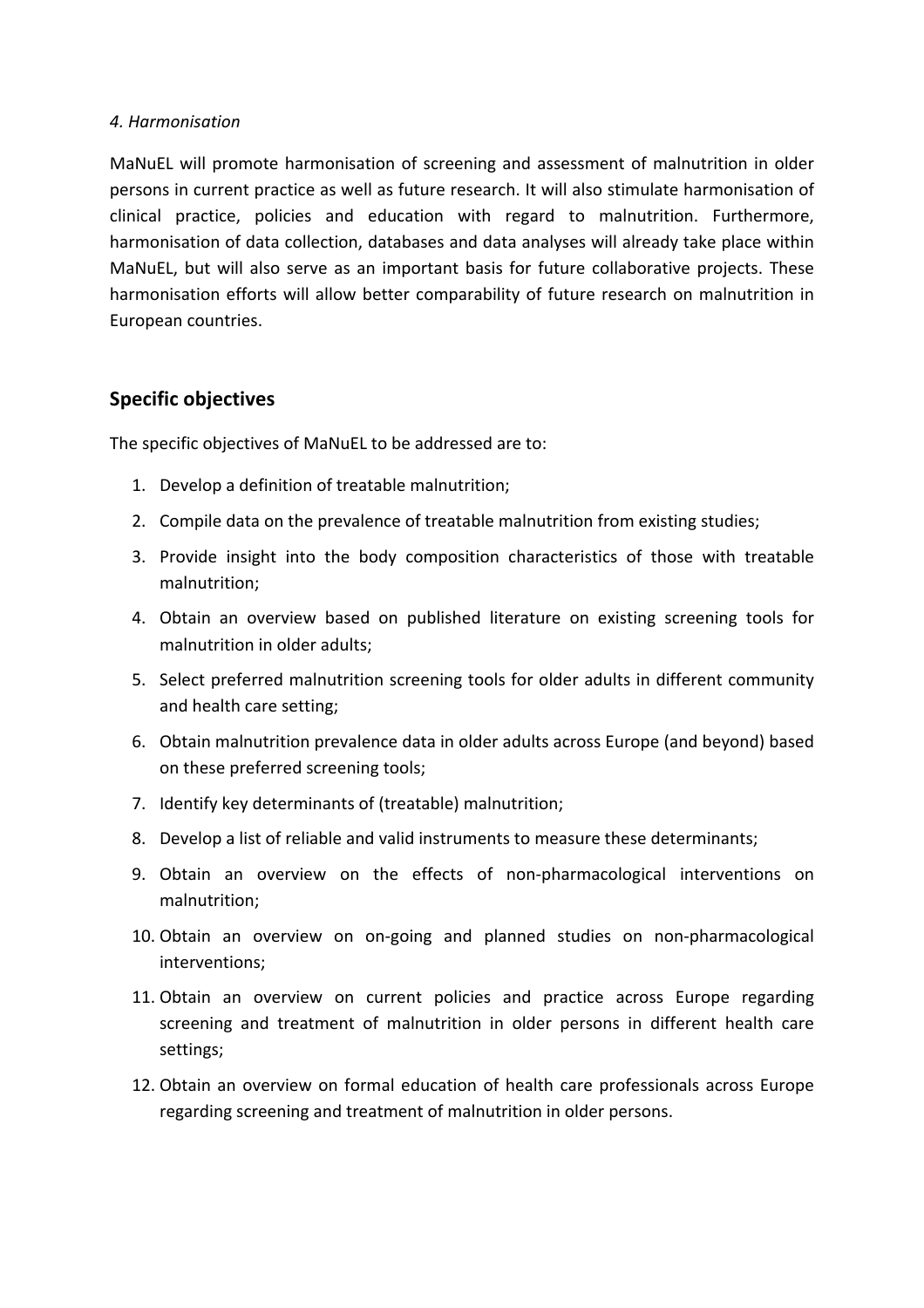## **Workplan**

MaNuEL is built on five interconnected malnutrition work packages (WP 1-5) and one management WP (WP6).



#### **Coordination**

MaNuEL is coordinated by two co-KH coordinators: Dorothee Volkert (Germany) and Marjolein Visser (the Netherlands). In addition, leaders and co-leaders for the different work packages have been appointed. Its stakeholder advisory board includes 5 malnutrition experts and representatives of relevant European Societies.

#### **Funding**

MaNuEL is funded by national funding organisations from Austria, Germany, Ireland and the Netherlands (approximately 1.1 million Euro) and by in kind contributions from the participating research groups (approximately 0.8 million Euro).